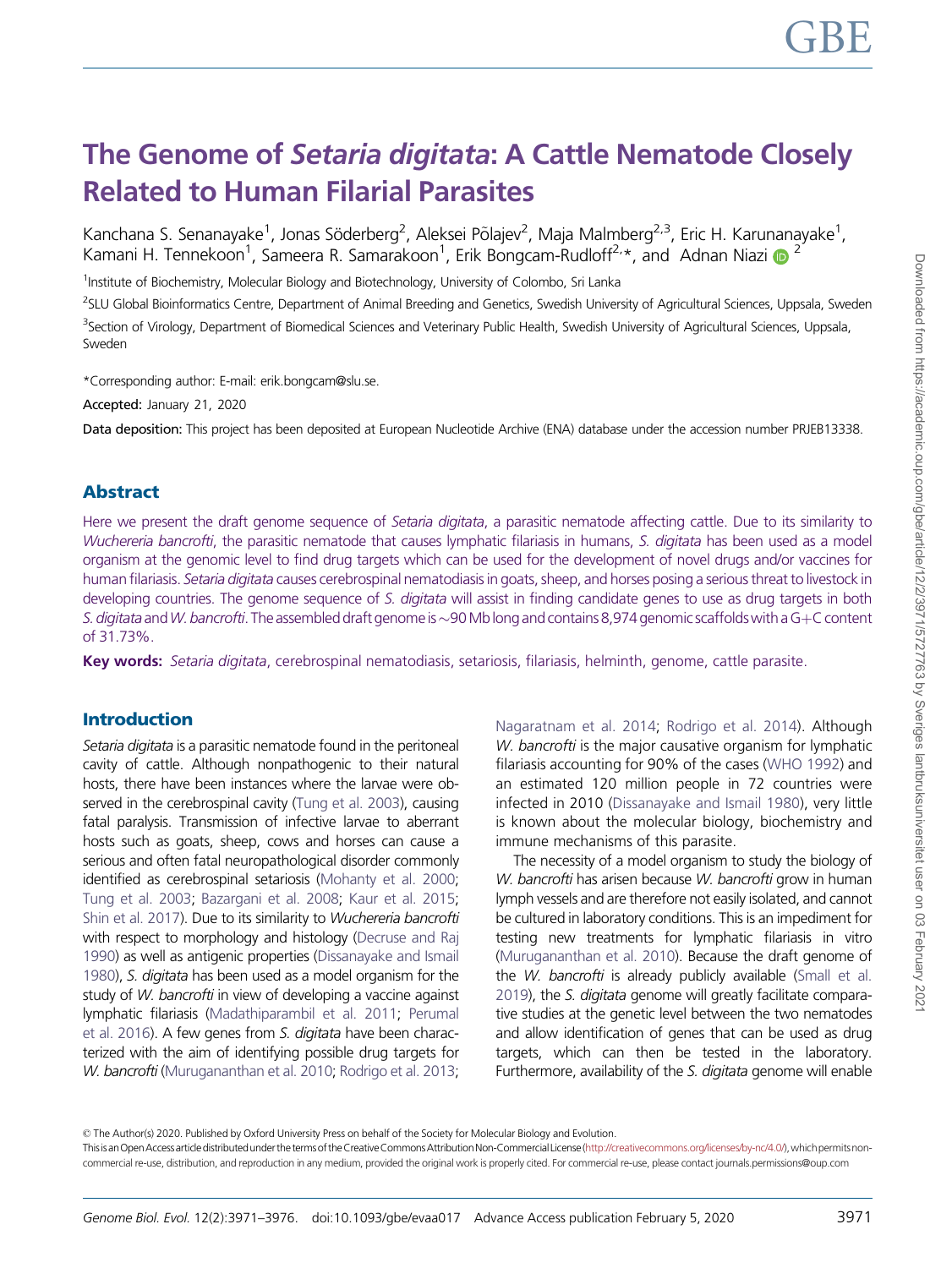drug development and vaccine production to eliminate or control S. digitata infections in abnormal hosts which cause serious economic loss in places where sheep and goat farming is a common livelihood [\(Tung et al. 2003;](#page-5-0) [Nakano et al. 2007;](#page-5-0) [Bazargani et al. 2008\)](#page-5-0).

# Materials and Methods

#### Collection of Adult S. digitata Worms

Adult S. digitata were collected from freshly slaughtered cattle at a nearby abattoir and immediately transported to the laboratory in sterile Hank's Buffered Salt Solution (Fisher Scientific, UK, Gibco Cat# 15420614). Adult worms were washed six times in sterile phosphate buffered saline (PBS) and used for genomic DNA extraction.

#### Extraction of Genomic DNA

Genomic DNA of adult S. digitata worms was extracted by phenol/chloroform extraction method and ethanol precipitated as described earlier [\(Nayak et al. 2012](#page-5-0)). Briefly, adult worms were lysed in 500  $\mu$ l of lysis buffer (Tris–HCl 20 mM, ethylenediaminetetraacetic acid 50 mM, pH 8.0, SDS 0.5%, NaCl 100 mM,  $\beta$  mercaptoethanol 1%, v/v) containing 0.1 mg/ml proteinase K and incubated at  $37^{\circ}$ C for 2 h. Then RNase (5  $\mu$ g/ml) treatment was carried out for 2 h at 56 °C and DNA was isolated by phenol–chloroform–isoamyl alcohol extraction and ethanol precipitation. Total DNA amounts were quantified using the Qubit (Version 2.0) (ThermoFisherScientific, Waltham, MA) using the dsDNA assay. In parallel the integrity of the DNA was checked by gel electrophoresis on a 1.5% agarose gel for a qualitative assessment of DNA integrity.

#### Genome Sequencing

Sequencing libraries were constructed from the extracted DNA using the NexteraXT kit (Illumina, San Diego, CA) with small modifications; 10 cycles of amplification were used instead of 12, the samples were indexed as 10 different samples, libraries were normalized manually based on concentration measurements from Agilent High Sensitivity DNA Kit (2100 Bioanalyzer, Agilent Technologies, Palo Alto, CA). After library preparation the samples were pooled and sequencing was performed using the v3 600 cycles kit on the Illumina MiSeq platform (Illumina) at National Veterinary Institute in Uppsala.

#### Genome Assembly and Annotation

The raw sequences were first checked for adapters with Nesoni v0.13 [\(https://github.com/Victorian-Bioinformatics-](https://github.com/Victorian-Bioinformatics-Consortium/nesoni)[Consortium/nesoni](https://github.com/Victorian-Bioinformatics-Consortium/nesoni), last accessed February 11, 2020), trimmed at Q30 using prinseq v0.20.4 ([http://prinseq.source](http://prinseq.sourceforge.net)[forge.net](http://prinseq.sourceforge.net), last accessed February 11, 2020), and checked for bacterial contamination with RAMBO-K v1.21 [\(Tausch et al.](#page-5-0) [2015\)](#page-5-0) against the Refseq bacterial genomes to filter any remnants of contamination. These decontaminated sequences were assembled using SPAdes v3.6 ([Bankevich et al. 2012](#page-5-0)) and corrected for local misassemblies and small INDELs using Pilon v1.13 [\(Walker et al. 2014](#page-5-0)). The genome annotation was performed using MAKER2 [\(Holt and Yandell 2011](#page-5-0)) in a twostep annotation workflow. Briefly, GeneMark-ES [\(Lomsadze](#page-5-0) [et al. 2005\)](#page-5-0) and CEGMA [\(Parra et al. 2007](#page-5-0)) were used to produce HMM profiles from the assembly. MAKER2 was then run a first time with these HMM profiles. The first annotation results were themselves converted into HMM profiles, and MAKER2 was run a second time using those updated HMM profiles. Annotation completeness was analyzed using CEGMA v2.5 [\(Parra et al. 2007](#page-5-0)) and BUSCO v2.0 [\(Simao et al.](#page-5-0) [2015\)](#page-5-0). Protein sequences of the predicted genes were searched against the Swiss-Prot and TrEMBL databases (release 2019\_07) using BlastP program (e-value  $\leq 10^{-5}$ ). BLAST hits with query coverage <40% were filtered out. Functional annotation and classification of the annotated genes was performed using eggNOG mapper ([Huerta-Cepas et al.](#page-5-0) [2016\)](#page-5-0). Proteinortho v5.16 [\(Lechner et al. 2011\)](#page-5-0) was used to find orthologous genes in the genomes with 30% identity, 50% coverage, and e-value  $\leq 10^{-5}$ .

#### Phylogenetic Analysis

The genomes of 40 nematodes were downloaded including 12 genomes from NCBI and 28 from WormBase version WS250 ([Harris et al. 2010](#page-5-0)). At first, we identified "complete" BUSCO genes across the genomes of 41 nematodes using the Arthropoda database provided by BUSCO. Complete BUSCOs that were only present in <80% genomes were filtered out. Next, we aligned protein sequences of each BUSCO gene using MAFFT version 7.4 alignment program ([Katoh et al.](#page-5-0) [2002\)](#page-5-0). The resulting alignments were trimmed for spurious sequences or poorly aligned regions using trimAl version 1.4.1 [\(Capella-Gutierrez et al. 2009](#page-5-0)) with the "-automated1" set of parameters. A matrix of aligned sequences was created by concatenating all the trimmed alignments. To infer a species tree, the matrix was provided to IQ-tree software version 1.6.9 [\(Nguyen et al. 2015](#page-5-0)), run with ultrafast bootstrap replicates ( $N = 1,000$ ) to determine the support for bipartitions and internode certainty.

# Results and Discussion

#### Genome Assembly and Gene Annotation

In total 4 Gb of DNA sequence data were generated which is made up of 14,370,809 paired-end reads with a maximum read length of 301 bp and a minimum read length of 35 bp with a 44x raw sequence coverage. The GC content of the raw sequences was 34%. The genome was assembled into 8,974 scaffolds which is 89.88 Mb in length, with L50 of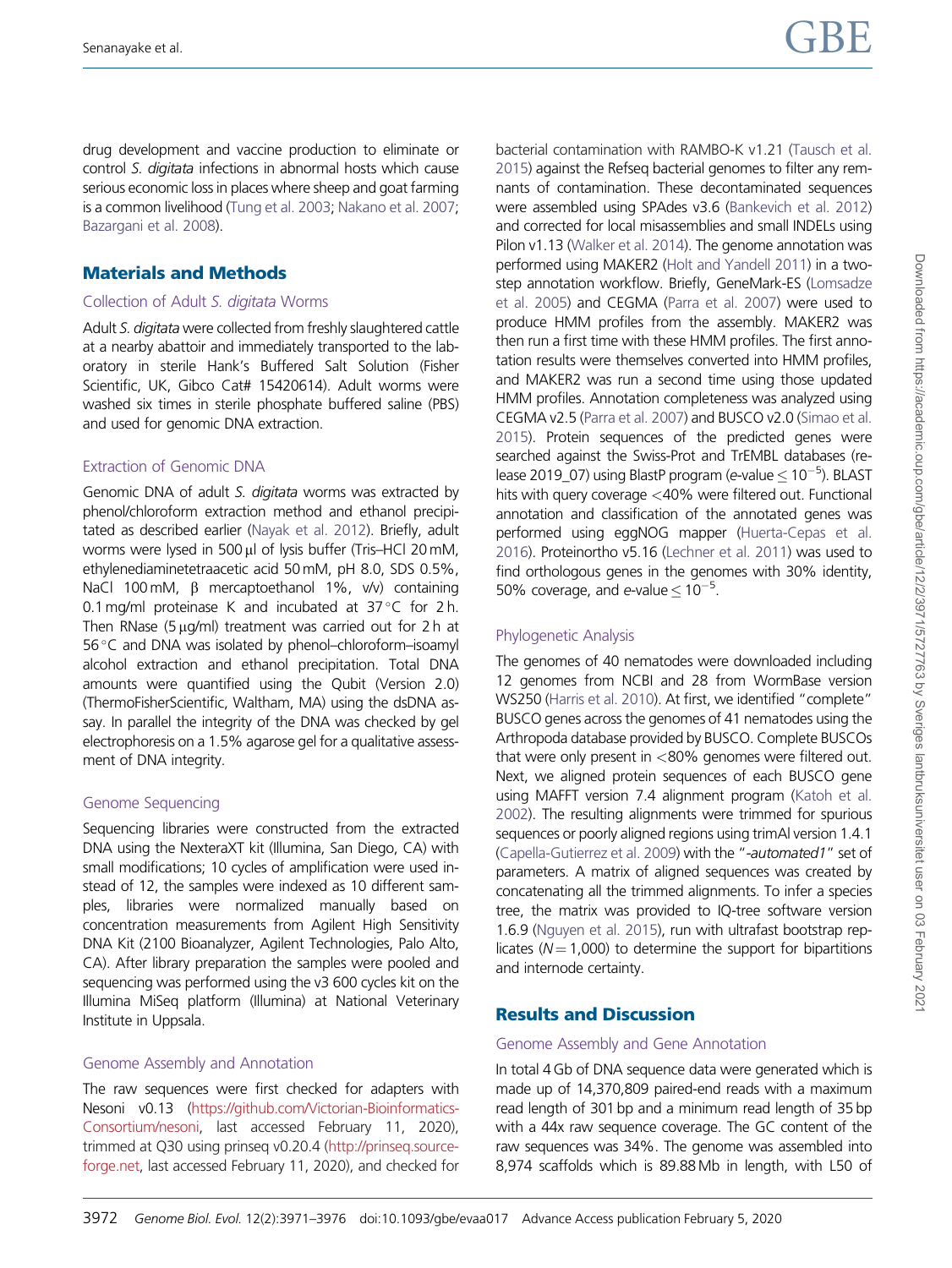#### Table 1

Summary of Assembly Statistics of the Setaria digitata Genome and Published Genomes of Several Nematodes That Cause Filariasis in Humans

| <b>Genomic Features</b>    | Setaria digitata <sup>a</sup> | Loa loa <sup>b</sup> | Brugia malayi <sup>c</sup> | Wuchereria bancrofti <sup>d</sup> |
|----------------------------|-------------------------------|----------------------|----------------------------|-----------------------------------|
| Sequencing technology      | <b>Illumina</b>               | 454                  | <b>WGS<sup>e</sup></b>     | 454                               |
| DNA (Mb)                   | 89.8                          | 91.3                 | 93.6                       | 88.4                              |
| DNA coding (Mb)            | 19.19                         | 15.53                | 12.78                      | 14.2                              |
| $G+C$ content $(\%)$       | 31.73                         | 30.97                | 30.21                      | 28.8                              |
| <b>DNA</b> scaffolds       | 8,974                         | 5,764                | 24,286                     | 5,105                             |
| N50 (bp)                   | 24,961                        | 174,388              | 41,308                     | 56,670                            |
| $L50$ (bp)                 | 882                           | 130                  | 226                        | 351                               |
| Avg. N's per 100 kb        | 5.14                          | 4210.81              | 7035.75                    | 46.14                             |
| Protein-coding genes       | 20,568                        | 15,440               | 11,460                     | 11,068                            |
| Avg. gene length (bp)      | 3073                          | 2989                 | 2815                       | 4307                              |
| Avg. exon per gene         | 8.6                           | 6.8                  | 7.15                       | 9.2                               |
| Avg. exon length (bp)      | 109                           | 164                  | 158                        | 141                               |
| Genes known in Swiss-Prot  | 6,009                         | 6,157                | 5,263                      | 5,855                             |
| Genes with signal peptides | 711                           |                      |                            |                                   |
| Genes with TM helices      | 3,646                         |                      |                            |                                   |
| tRNA                       | 174                           | 124                  | 97                         |                                   |

a PRJEB13338 (present study). b PRJNA37757. c PRJNA27801. d PRJNA275548.

eWhole-genome shotgun.

882 bp and an overall  $G + C$  content of 31.7%. The genome assembly covered over 87% of the total genome size, estimated using k-mer counts from the sequencing data. Additional genomic characteristics are shown in Table 1. The size and the GC content of the S. digitata genome were similar to Loa loa and Brugia malayi which cause filariasis in humans. Moreover, the number of predicted genes estimated among those filarial nematode genomes was comparable.

Gene prediction with MAKER2 annotation tool identified 20,568 protein-coding genes in the assembled genome (Table 1). The quality of the gene model data set was analyzed using the Swiss-Prot, KEGG, and Pfam databases. Putative function was assigned to 6,009 protein-coding genes based on the Swiss-Prot curated annotations, whereas 11,541 of the total genes were found in the TrEMBL database. In total, 8,560 (41.6%) of annotated genes have welldefined PFAM protein domains. Moreover, KEGG terms were assigned to 20% of the predicted genes. In total, the annotated regions comprise 21% of the genome with an average of 8.6 exons per gene and mean transcript length of 3,073 bp. We estimated the repeat content up to  $\sim$ 13.5% of the total genome. However, repeats annotation analysis could detect only 4.2% of the repetitive sequences, of which 2.9% were simple repeats. Furthermore, the quality of S. digitata genome annotation was assessed using CEGMA and BUSCO pipelines. Both CEGMA and BUSCO used conserved gene sets comprising 248 and 982 genes, respectively, to analyze the completeness of the genome. The

## Table 2

BUSCO Statistics of the Completeness of the Genome Based on 982 Nematode-Conserved Genes

| <b>BUSCO</b>                        |     | Genes Present Percentage (%) |
|-------------------------------------|-----|------------------------------|
| Complete BUSCOs (C)                 | 839 | 85.5                         |
| Complete and single-copy BUSCOs (S) | 805 | 82                           |
| Complete and duplicated BUSCOs (D)  | 34  | 3.5                          |
| Fragmented BUSCOs (F)               | 96  | 9.8                          |
| Missing BUSCOs (M)                  | 47  | 47                           |

analysis showed a high level of genome completeness (CEGMA 91.5%; BUSCO 85.5%) in the genome. Because BUSCO comprised a larger set of conserved genes compared with CEGMA, only the results of BUSCO analysis are shown in Table 2.

# Comparative Genomics and Phylogenetic Analysis

Comparative genomics of S. digitata with other filariasis causing parasitic nematodes L. loa, B. malayi, and W. bancrofti, revealed that 8,369 (40%) of S. digitata protein-coding genes were orthologous among the genomes, of which 4,643 genes were single-copy orthologs [\(supplementary table 1](https://academic.oup.com/gbe/article-lookup/doi/10.1093/gbe/evaa017#supplementary-data), [Supplementary Material](https://academic.oup.com/gbe/article-lookup/doi/10.1093/gbe/evaa017#supplementary-data) online). Setaria digitata shared 7,493 genes with L. loa, 7,070 with W. bancrofti, and 6,612 with B. malayi. In total, 5,087 genes were shared among the four nematodes. In addition, the functional classification of protein-coding genes classified 9,768 genes into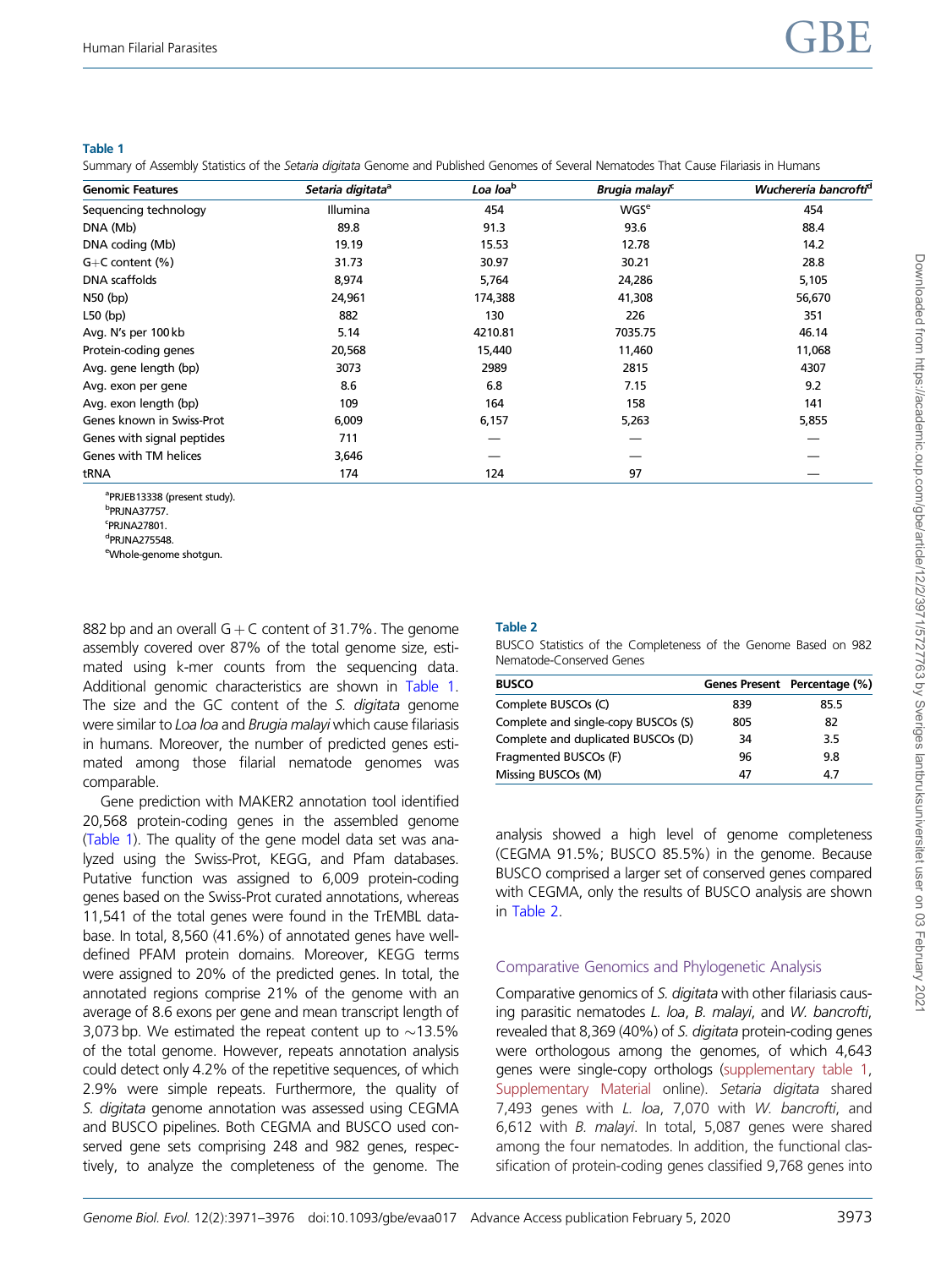

FIG. 1.—(A) Classification of protein-coding genes in COG functional groups. (B-D) Correlation of Setaria digitata proteins length with other nematode species. (B) Setaria digitata with Loa loa, (C) S. digitata with Brugia malayi, (D) S. digitata with Wuchereria bancrofti. The Pearson's correlation coefficients are calculated and shown on each plot.

different COGs (Cluster of Orthologs Groups) (fig. 1A, [sup](https://academic.oup.com/gbe/article-lookup/doi/10.1093/gbe/evaa017#supplementary-data)[plementary table 2](https://academic.oup.com/gbe/article-lookup/doi/10.1093/gbe/evaa017#supplementary-data), [Supplementary Material](https://academic.oup.com/gbe/article-lookup/doi/10.1093/gbe/evaa017#supplementary-data) online). Of the entire S. digitata gene set, 4,315 genes had KEGG orthologs linked to 375 KEGG biological pathways [\(supplementary table](https://academic.oup.com/gbe/article-lookup/doi/10.1093/gbe/evaa017#supplementary-data) [3,](https://academic.oup.com/gbe/article-lookup/doi/10.1093/gbe/evaa017#supplementary-data) [Supplementary Material](https://academic.oup.com/gbe/article-lookup/doi/10.1093/gbe/evaa017#supplementary-data) online).

A majority of filarial parasites, for instance, W. bancrofti, harbor an endobacterium, Wolbachia. Loss of Wolbachia in Wolbachia-dependent worm hampers growth and fertility of the host. Unlike many filarial species, both S. digitata and L. loa are devoid of Wolbachia endosymbiont [\(Voronin et al.](#page-5-0) [2015](#page-5-0)). However, the surface structure of S. digitata is similar to that of W. bancrofti [\(Madathiparambil et al. 2011\)](#page-5-0). BLASTbased search of the assembled S. digitata genome against Wolbachia protein sequences did not reveal any large transfers of Wolbachia DNA.

Protein length correlation analysis of the single-copy orthologs showed a high level of correlation between the species (fig. 1B–D). Setaria digitata showed similar correlation  $(R = 0.9)$  with L. loa, W. bancrofti, and B. malayi. Strong correlations with the protein-coding genes of W. bancrofti and L. loa indicate coverage of protein-coding sequences identified in S. digitata is of considerably higher quality. Thus, genomic comparisons will greatly facilitate the identification of genes involved in development and potential drug targets.

To examine the evolution of filarial parasites in the context of other nematodes, we estimated a phylogeny across 41 nematode genomes available in NCBI and WormBase databases and S. digitata genome assembly created in this study [\(fig. 2](#page-4-0)). Maximum-Likelihood tree was generated based on 507 BUSCO genes present in at least 80% ( $n > 32$ ) genomes. The tree was similar to 12S rDNA-based tree published earlier (Yatawara et al. 2007). Although the genus Caenorhabditis formed well-supported monophyletic group, S. digitata was grouped with the clade mainly consists of Onchocerca and Brugia species.

# Conclusion

Here we present the genome sequence of S. digitata, a parasitic nematode found in the peritoneal cavity of cattle. Comparative genomic analysis of S. digitata with W. bancrofti, L. loa, and B. malayi genomes revealed similarity in several genomic features such as genome size, GC and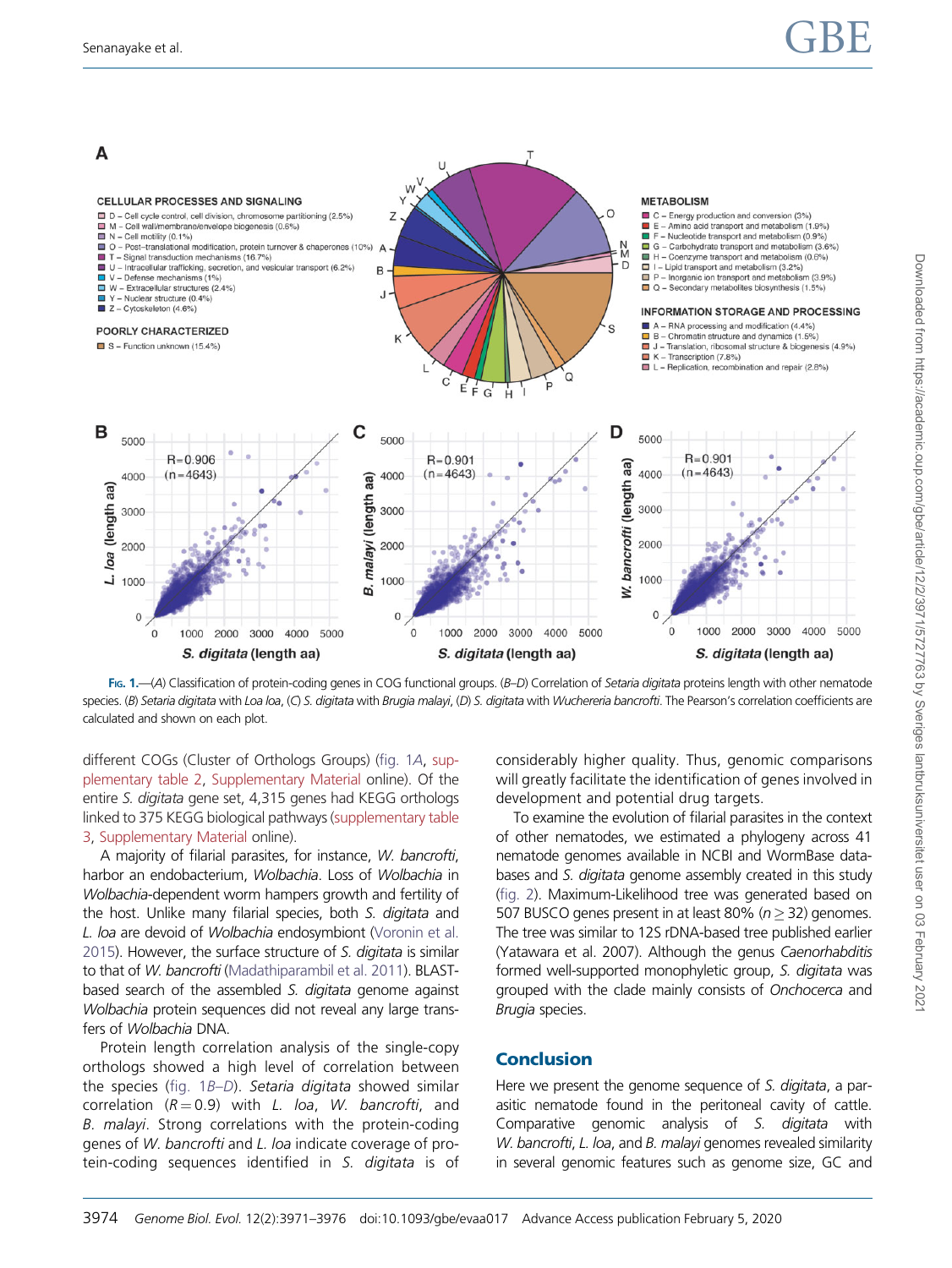<span id="page-4-0"></span>

FIG. 2.-Phylogenetic analysis of the nematode genomes. Consensus tree between 41 nematode genomes, which includes the Setaria digitata assembly. Total 118,531 parsimony-informative sites out of 184,820 aligned positions were used to generate the tree under a single LG + G4 model. To the right of each node are bootstrap support values.

gene content. The genome of S. digitata presented here is comparable with the genomic architecture of other filarial parasites. Moreover, its morphological similarities to other filarial parasites such as W. bancrofti, and its better accessibility, support the use of S. digitata as a model organism for finding effective treatment for lymphatic filariasis. The availability of the genome of S. digitata will be a critical resource to not only elucidate the biology of filarial worms, but also benefit programs aimed at the treatment and elimination of these parasites. This draft genome will allow a more extensive manual curation of the annotation of the genome of digitata. Comparative analysis with the existent W. bancrofti draft genome is expected to lead to the identification of genes susceptible to new candidate drugs in both species that can be ultimately tested using S. digitata worms in laboratory conditions.

# Supplementary Material

[Supplementary data](https://academic.oup.com/gbe/article-lookup/doi/10.1093/gbe/evaa017#supplementary-data) are available at Genome Biology and Evolution online.

# Acknowledgments

This study was funded by Swedish Research Links (Grant 2013-6757), awarded by the Swedish Research Council